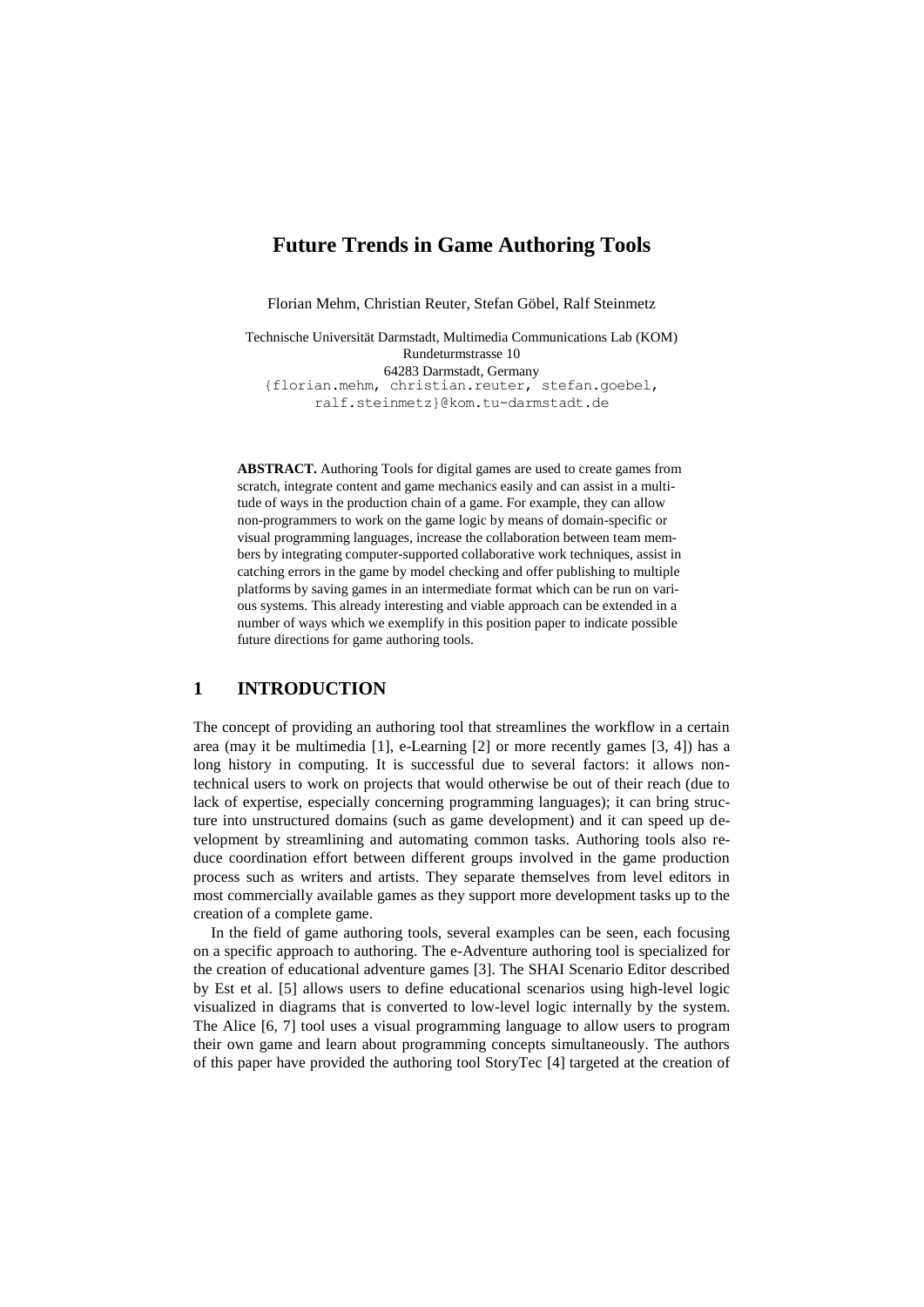Serious Games, combining several positive properties also found in the projects mentioned here, such as a visual programming approach and high-level logic for authors.

In the following, we focus on possible areas of innovation where authoring tools can be extended and thereby improved in the future. This includes the extension into the content generation process as well as domain specific languages and other novel authoring concepts that can make authoring tools more expressive without increasing their complexity for the user. The concept of model checking can assist users by detecting errors automatically. We also discuss multiplayer games, an area largely ignored by current authoring tools, and describe ideas on how the authoring process itself can be enhanced by using game concepts.

# **2 Areas of Innovation**

### **2.1 Procedural Content Generation**

While authoring tools have been demonstrated to be able to assist (non-technical) users in adding content to games, the next possible step is to assist users in creating content by the provision of procedural content generation tools.

Work in the field of procedural content generation for games has intensified in the last years [8]. Examples for this are systems creating infinite levels for platform games in the style of Nintendo's Super Mario Bros [9]. These systems aim at generating as many aspects of a game as possible (including the game's narrative[10] or rules [11] in some cases).

The vision of Procedural Content Generation is to allow users to enter a semantic description and receive a fitting assets, may it be a virtual character, 3D object or piece of music. Currently, research into authoring tools and procedural content generation is still largely separated, but the combination of both could help the work of authors tremendously by speeding it up and reducing the number of necessary experts in the production of a game significantly. Other approaches could reach similar results by using methods for semantic content retrieval, giving access to content already created for other applications. Among the possible challenges of this approach is the way in which the semantic description for the object under creation is to be given (as parameters in a restricted domain, as natural language, etc.) and if and how authors can manipulate the object after it has been created.

## **2.2 Domain-Specific Languages & Visual Languages**

While domain-specific and visual programming languages are already used in current authoring tools, their leverage can be extended by increasing their expressiveness and applicability to game development. Examples of visual programming approaches can be found in the previously mentioned e-Adventure, Alice and StoryTec systems. A text-based domain-specific language for games is the Inform 7 language for the creation of interactive fiction [12]. Especially the latter language shows the elegance possible with this approach: reading the source files of a game created with it makes im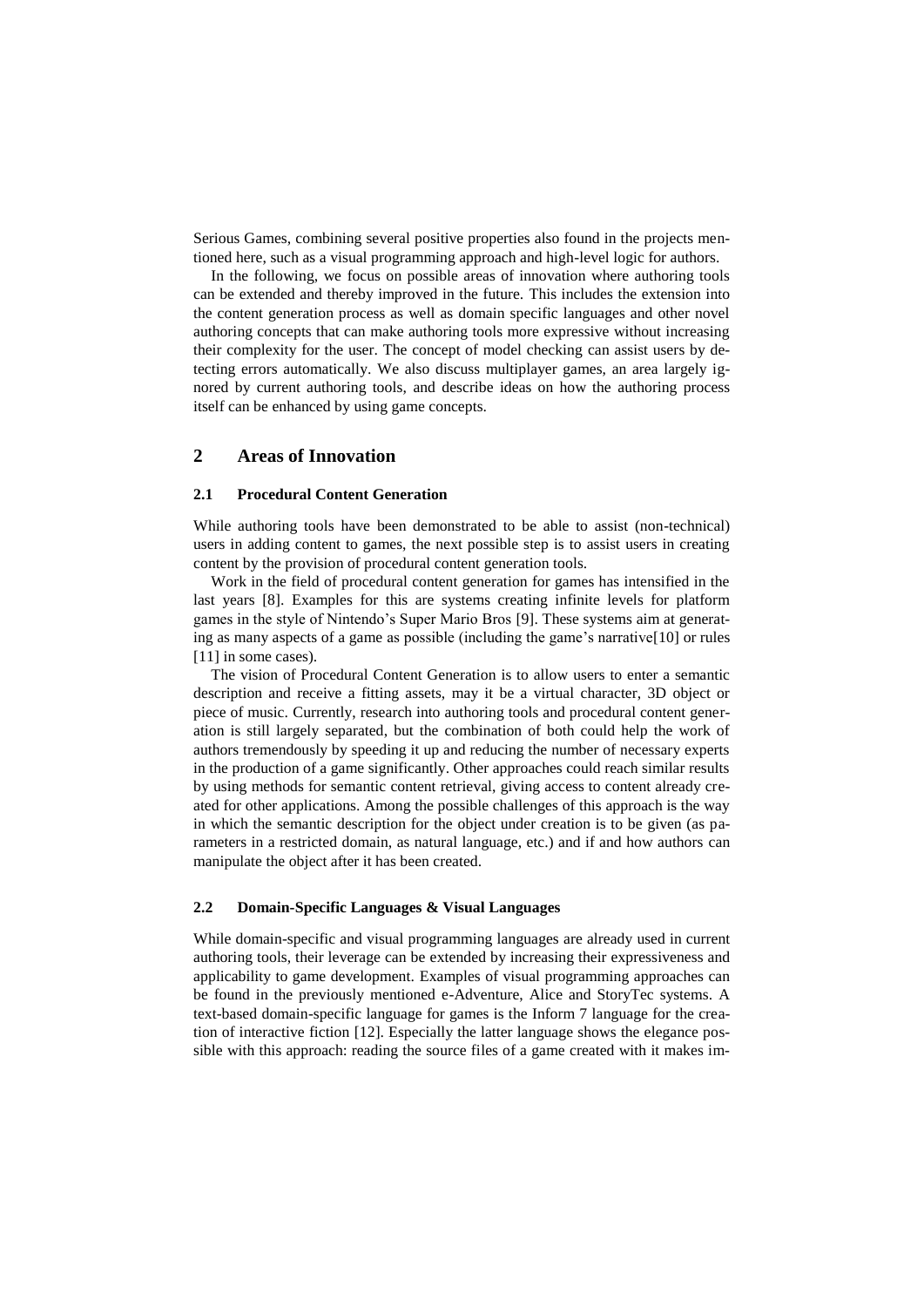mediate sense to a person able to understand English, while being parseable by the computer at the same time.

Especially model-driven and component-based software engineering approaches fit together well with authoring tools, as they abstract from implementation details and offer users only the level of semantics and detail they want to work with. BinSubaih and Maddock [13] describe a system that separates a game's core logic from the actual implementation in a game engine. The EGGG language [14] is designed to describe games on a very high level of abstraction, realizing them using a set of re-usable software components.

Potential difficulties with Domain-Specific Languages in game authoring tools result from the definition of these languages themselves, including the scope as well as the granularity of the language constructs, possibly resulting in too restrictive languages on the one hand and too unwieldy languages for practical use on the other.

### **2.3 Novel Authoring Concepts**

Departing from the paradigms of standard e-Learning or multimedia authoring tools such as timelines or 2D layouts, new authoring concepts can be embraced. A strong example is the block-based editing paradigm successfully used by the independent game Minecraft<sup>1</sup> [15], which has spawned whole worlds of user-created 3D models without the need for 3D modeling know-how.

By switching to such simple authoring concepts, novice authors and authors without technical expertise (commonly the main target users of authoring tools) have a very low threshold of learning compared to traditional 3D authoring tools, which require careful manipulation of the mouse and keyboard and complicated concepts such as cameras, lights and 3D meshes made of vertices and polygons.

## **2.4 Model Checking**

Apart from streamlining and structuring content and game logic, authoring tools can support users in more ways by offering automatic checks for syntactical and especially semantic errors. An example can be found in the model checking capabilities described in the context of the e-Adventure authoring tool [16], which can inform users of potential problems in the game. Future versions of such mechanisms could employ methods of artificial intelligence such as machine learning in order to detect semantic problems in authored games and make the author aware of them, potentially even providing automatic correction advice. For example, an educational game authoring tool might alert the user whenever a certain learner type has been neglected in the game or whenever a dead end (a section of the game where no more progress can be made due to conflicting or missing game logic) has been created.

 $\overline{a}$ 

<sup>1</sup> Available from http://minecraft.net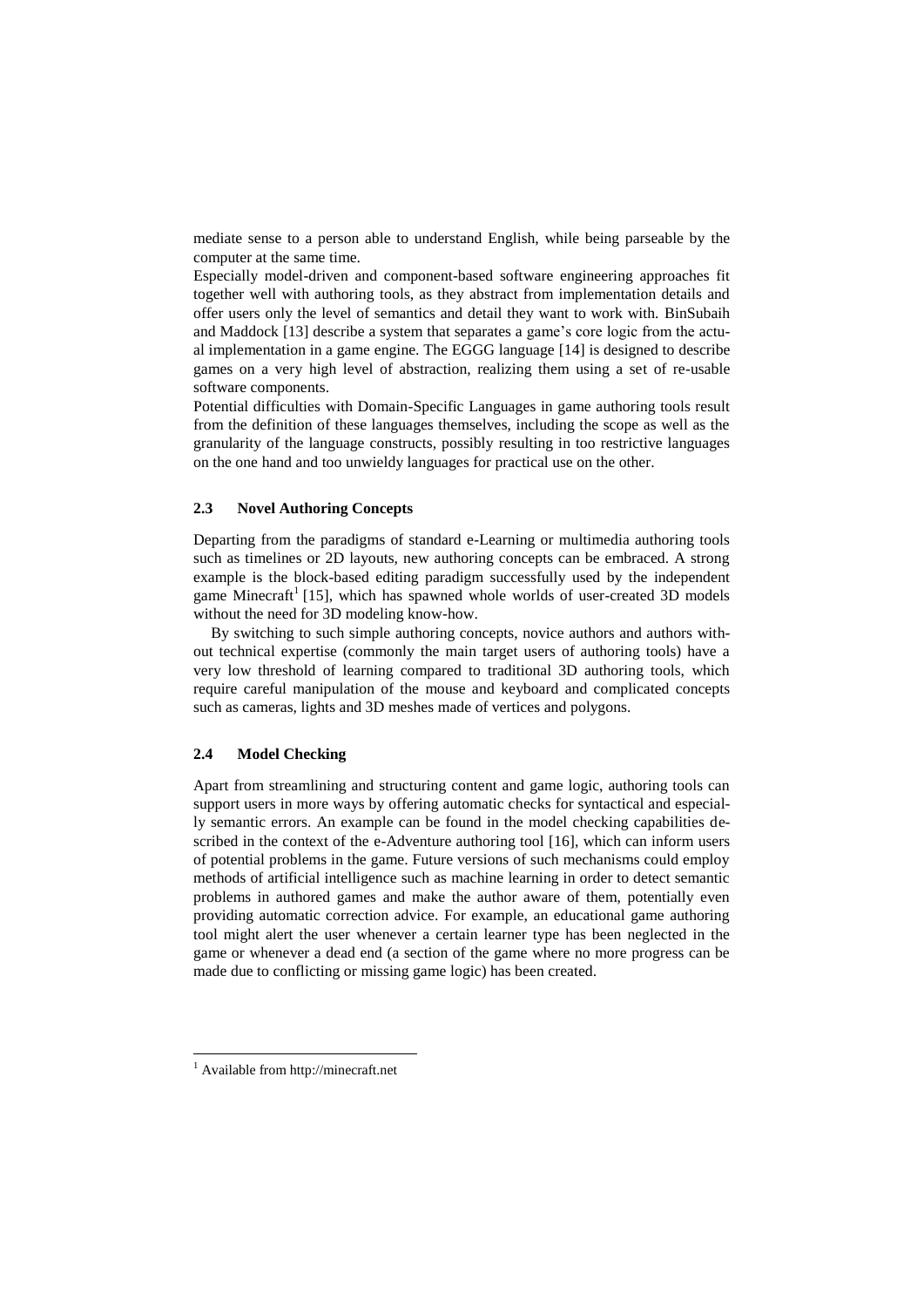### **2.5 Multiplayer Authoring**

By the increasing number of (massively) multiplayer and social games, it can be seen that multiplayer games are becoming a larger and larger aspect of the game industry. Authoring tools can support this sector by making multiplayer mechanics (synchronization of players, collaboration, etc.) evident and manageable to authors.

This field of authoring has been largely neglected so far. In recent work, the authoring tool StoryTec has been extended for the authoring of multiplayer games, yielding a first prototype in this field[17]. It was then used to create an adventure game being playable for two players. The early state of research in this field shows that especially the puzzle design has to be supported in the authoring tool by offering mechanisms to synchronize or separate players. As an example from the associated demo, one player is set in the authoring tool to be restricted to one part of the game world due to being pinned down by a fallen-down tree, while the other player has to move around and find a way to free him or her. However, the first player is the only one in possession of a map, forcing the two players to collaborate. This interaction has been set up in the authoring tool by a set of constraints and conditions, showing a first version of this area of authoring tool improvement.

The aspect of adaptivity (based for example on player or learner modeling) found in current authoring tools such as StoryTec or e-Adventure will increase in complexity but also in potential reward in terms of added enjoyment and effectiveness by the addition of multiple players. Whereas in the single player case the game only has to be adapted for the needs of a single player, in the multiplayer case, the adaptation has to happen to each single player as well as for the whole group at the same time. A first approach including automatic and manual adaptation by a Game Master is shown by Wendel et al. [18].

#### **2.6 In-Game Editing, Gamification and User-Generated Content**

By dropping the classical authoring tool interface and allowing editing directly inside the game, users can easily work on the game while receiving immediate feedback. This concept has been touched upon by platforms such as Jumala<sup>2</sup> or games like Little Big Planet [19], as well as the already mentioned Minecraft. At the same time, this can be leveraged to incentivize user-generated content by means of gamification, giving players in-game rewards like achievements or items for building new content and extending games.

Again, this step lowers the threshold for novice authors tremendously by offering the authoring capabilities directly in the game environment. Usual authoring tools for games rarely have a true WYSIWYG (What you see is what you get) interface; instead, they rely on abstractions in order to maintain the overview for the author. With in-game editing, authors can immediately see the effects of their changes and try them out in the exact same context as their players. The closest authoring tools have gotten

 $\overline{a}$ 

<sup>2</sup> Available at http://jumala.com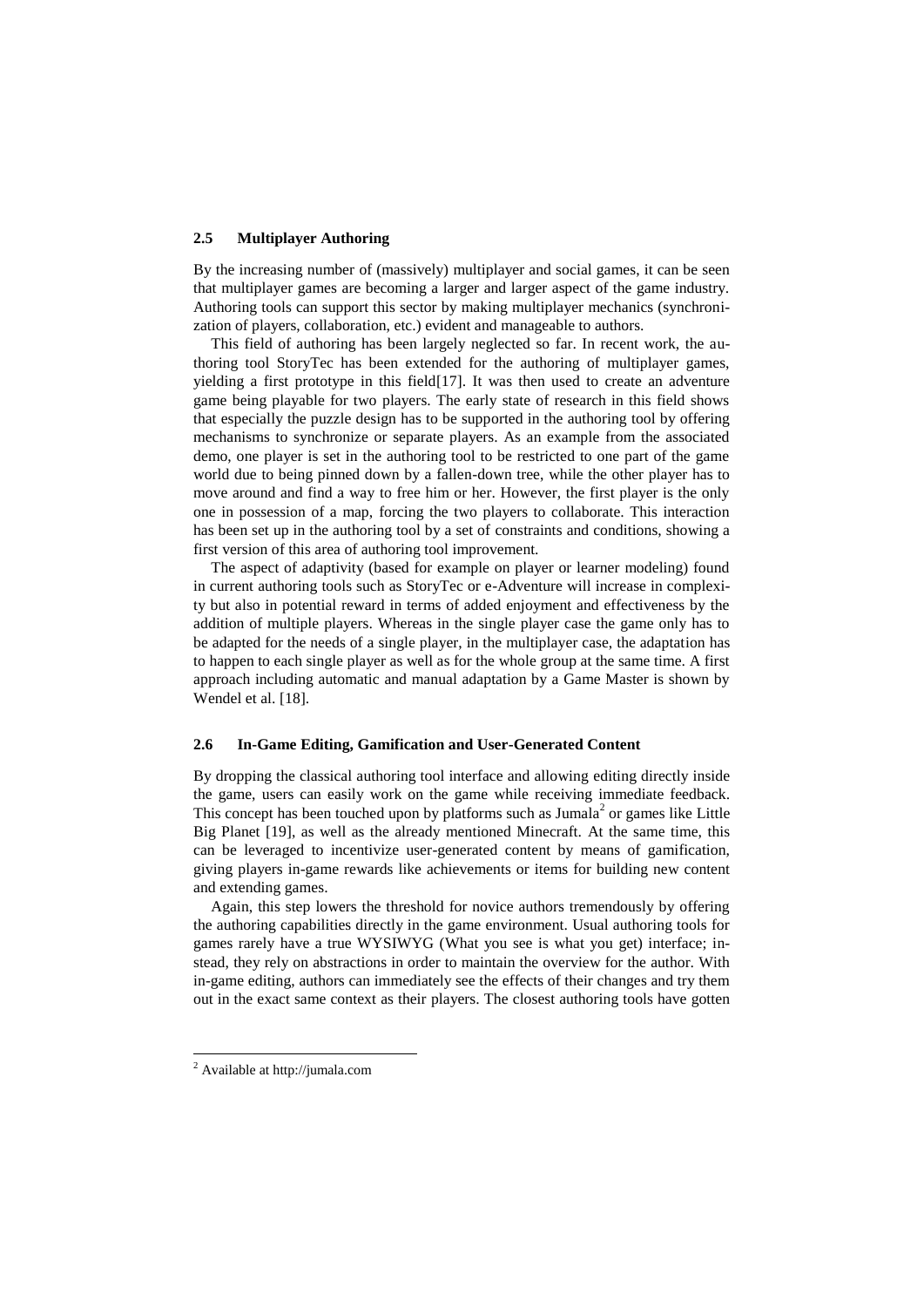to this are systems like CryTek's Sandbox editor<sup>3</sup> or the Unity game editor<sup>4</sup>, which allow starting the game right inside the editor interface for testing purposes.

Problems that are commonly associated with User-generated content have to be addressed in the context of authoring tools as well, namely those of copyright infringements, quality control and management and retrieval of a possibly very large body of generated content [20] .

# **3 Conclusion**

In the previous sections, we have outlined a set of areas where future authoring tools can go beyond the current state of the art, opening up authoring tools to new groups of users and improving the strong aspects of authoring tools further. These areas should not be seen in isolation. Instead, the combinations of areas can prove worthwhile and add new strengths of their own while mitigating the drawbacks of individual approaches. For example, in-game editing and procedural content generation in combination yield vast worlds that authors can change on the fly, without the need to create the basic layout of the world first. A large part of making multiplayer authoring feasible will probably lie in model checking, since the addition of more than one player in the game increases the space of possible actions and combinations of variables in the game exponentially, making it a hard problem for humans to keep all logical and semantic constraints in view at the same time.

At the same time, critical questions also appear due to these innovations. For example, procedural content generation could be seen as hindering the free creativity inherent in games. Automatic retrieval for content aggregation or user-generated content might give rise to copyright issues. It is also questionable whether the content produced by these methods yields enough quality compared to assets created by professional artists. We therefore see the further evaluation of these ideas as future work.

## **References**

- 1. Bulterman, D.C.A., Hardman, L.: Structured multimedia authoring. ACM Transactions on Multimedia Computing Communications and Applications. 1, 89-109 (2005).
- 2. Cristea, A.: Authoring of adaptive educational Hypermedia. Seventh IEEE International Conference on Advanced Learning Technologies ICALT 2007. 943-944 (2007).
- 3. Torrente, J., Blanco, Á.D., Cañizal, G., Moreno-ger, P., Fernandéz-Manjón, B.: <e-Adventure3D>: An Open Source Authoring Environment for 3D Adventure Games in Education. ACE '08 Proceedings of the 2008 International Conference on Advances in Computer Entertainment Technology. ACM, New York (2008).
- 4. Mehm, F.: Authoring Serious Games. In: Pisan, Y. (ed.) Proceedings of the Fifth International Conference on the Foundations of Digital Games - FDG '10. pp. 271-273. ACM (2010).

 $\overline{a}$ 

<sup>&</sup>lt;sup>3</sup> See http://mycryengine.com/

<sup>4</sup> See http://www.unity3d.com